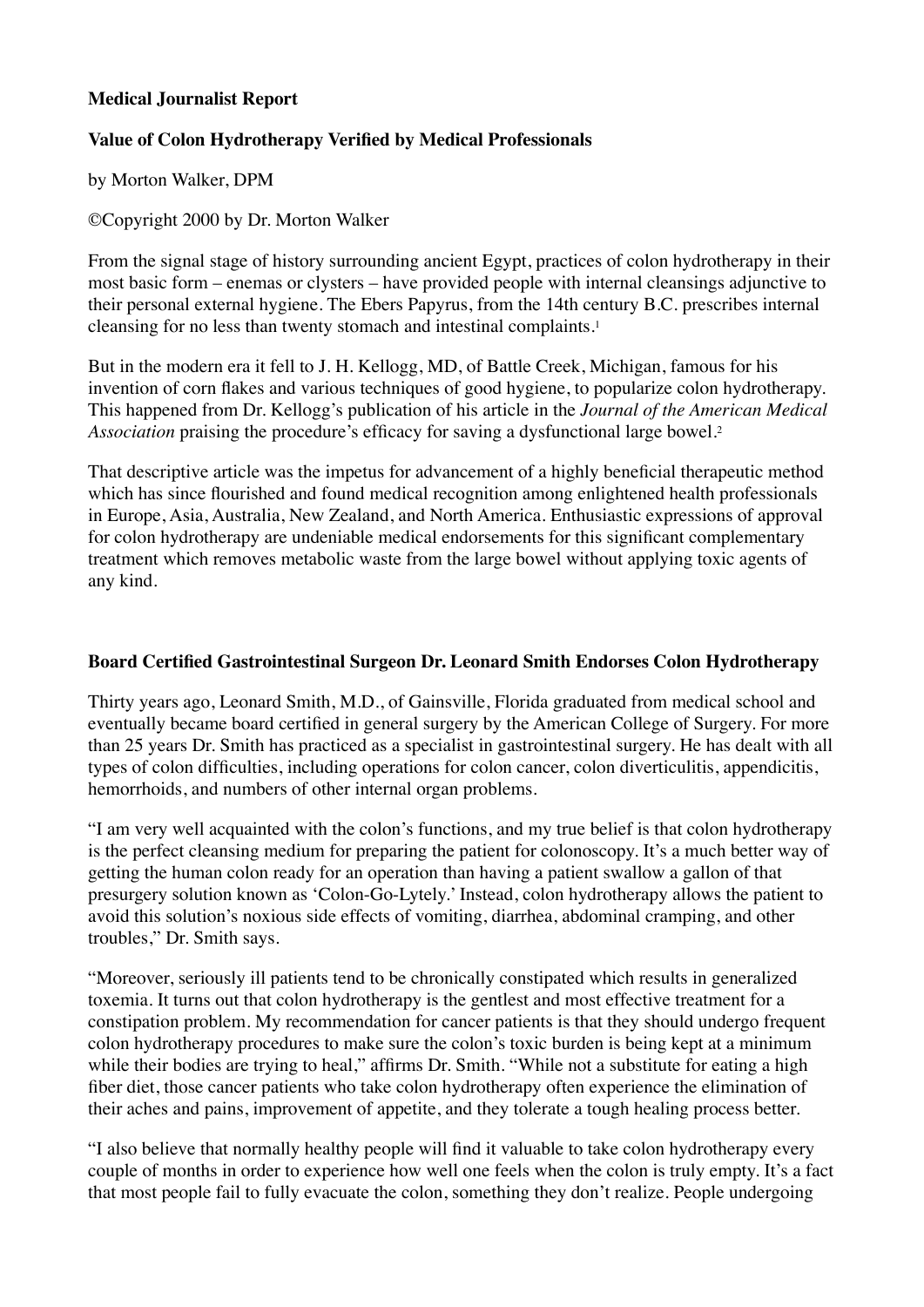colon hydrotherapy on a prevention basis, are quite surprised at how much waste is removed by the procedure," Dr. Smith says.

"Without reservation, my wish is to see it become an established procedure for many kinds of gastrointestinal problems. If medical centers, hospitals, and clinics installed colon hydrotherapy departments, they would find such departments just as efficacious for patients as their present treatment areas which are devoted to physiotherapy," states Leonard Smith, MD "Such is my belief, and I do endorse this therapeutic program."

## **Colon Hydrotherapy Corrects Constipation**

"One of my more significant cases was Tommy, an eight-year-old boy with the most awful constipation anyone could imagine," says former general surgeon and emergency medicine specialist Paul Flashner, MD, of Wellesley, Massachusetts. Observing their superior results for his patients, Dr. Flashner has recently adapted his treatment techniques almost completely to complementary and alternative medicine (CAM). He has most definitely incorporated colon hydrotherapy as a regular CAM technique.

"Tommy's constipation was really bad. He never had a bowel movement for a week at a time. Recognizing the dangers of physiological toxicity, his parents took their son for consultation with numerous gastroenterologists. The child had been subjected to colonoscopy a dozen times, but nothing could be found as the source of his blockage. Laxatives hardly helped at all. There was no diagnosis except that he suffered severely from constipation," confirms Dr. Flashner. "Then the parents found their way to me so that the boy might undergo examination and treatment one more time.

"I improved the child's diet and removed all junk foods. Then I instigated an exercise program, had him drink lots of water, balanced his colonic flora, and added fiber food supplements. But most vital for Tommy's welfare is that he took colon hydrotherapy under my prescription. The beneficial effect was dramatic, for within six months he was experiencing a natural and normal bowel movement every day. No laxatives were involved in his progress," states Dr. Flashner. "Now the child does not need to consult me anymore; he still continues his colon hydrotherapy. He did this once a month for six months, and currently he undergoes the cleansing just four times a year. It's now two years and Tommy remains in excellent physical condition.

"Colon hydrotherapy is the perfect specific procedure to eliminate constipation and restore normal bowel function. My approach to medical practice is to balance the GI tract using stool testing. I find various pathologies relating to bacteria, yeast, parasites, and other organisms of this nature. A lot of disease comes from imbalances in the colon, as manifested by inflammatory bowel disease, ulcerative colitis, autoimmune diseases, allergies, multiple sclerosis, and certainly constipation. Such imbalances can be corrected by means of colon hydrotherapy, herbal supplements, and diet," says Dr. Paul Flashner. "There is no question about the huge difference a health professional can bring to the patient by utilizing colon hydrotherapy plus other complementary and alternative methods of healing."

## **Giving Colon Hydrotherapy is Standard Procedure for Sharda Sharma, MD**

Located in Millburn, New Jersey as a primary care physician for nearly 26 years, Sharda Sharma, M.D., dispenses medical care of a multi-disciplinary nature to her patients. Dr. Sharma employs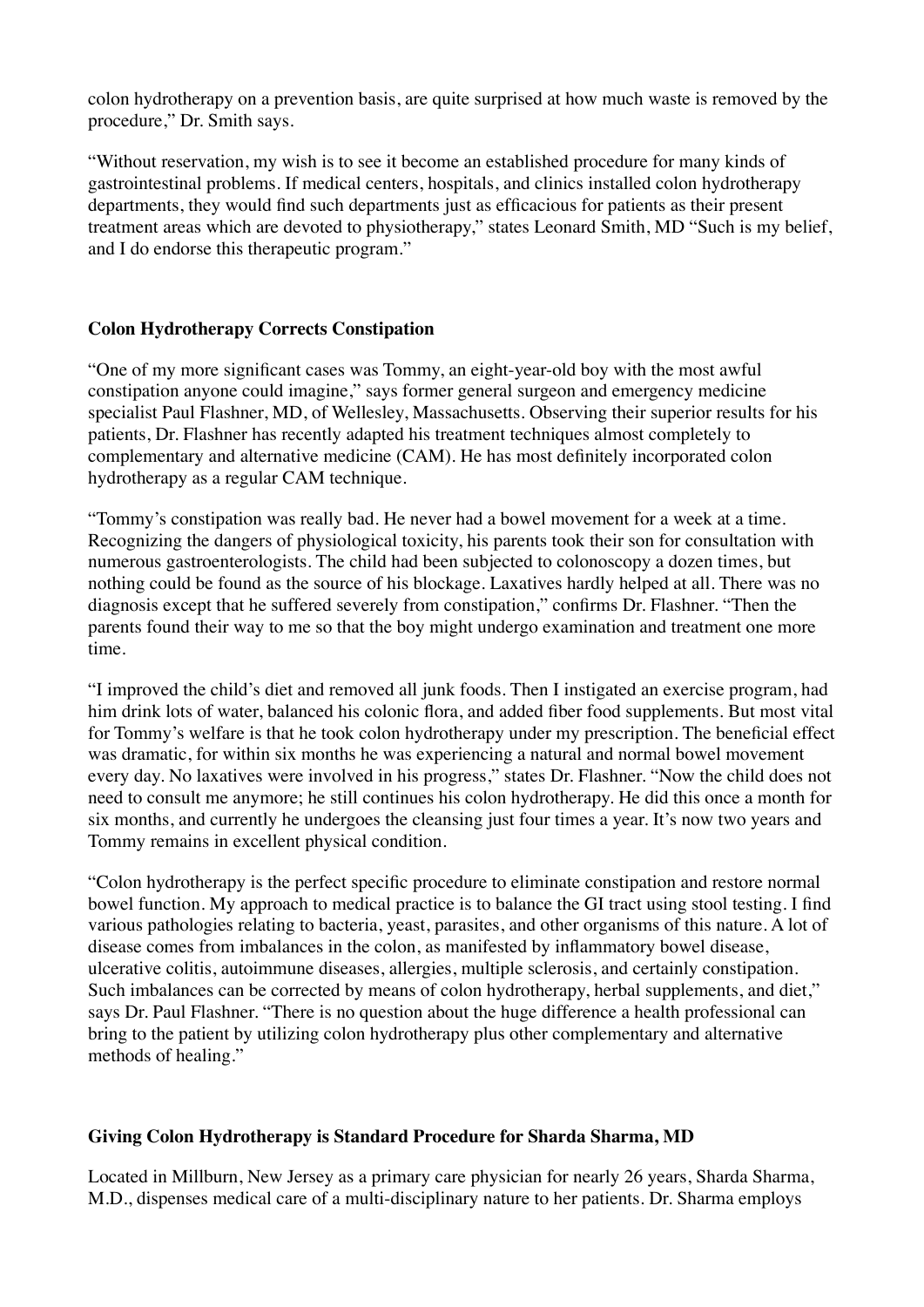colon hydrotherapy, chelation therapy, massage therapy, acupuncture, Reiki manipulative therapy, and much more. She treats the body as a whole (holistically).

"I have trained and certified colon hydrotherapists working as part of my staff. Under my supervision for the past year-and-a-half they have been treating constipation, abdominal cramps, allergies, and a variety of other conditions, including ten patients with hepatitis C. These hepatitis patients respond to colon hydrotherapy and do well," assures Dr. Sharma. "For instance, Felicia, a 42 year-old high school teacher, had suffered with constipation – no bowel movements for six days at a stretch. She was bloated, fatigued, lethargic, headachy, and crampy. My treatment choice for her was enzyme supplements and colon hydrotherapy twice weekly for thirteen weeks. These treatments solved the constipation problem for Felicia.

"Colon hydrotherapy is excellent as a treatment for the yeast syndrome. A very anxious 50 year-old female, Sara Audrey, consulted me because she was running to the toilet every two hours with either diarrhea or attempting to find relief from constipation. It turns out that she had irritable bowel syndrome complicated by candidiasis. During the administration of colon hydrotherapy, I observed that she was loaded with *Candida albicans.* I recognized the white yeast organisms floating through the transparent tube of the colon flushing device," says Dr. Sharma. "But the patient is now in fine shape – much relieved. She has good bowel movements twice daily with no gas. This is typical of almost all patients undergoing colon hydrotherapy."

## **Dr. Michael Gerber Uses Colon Hydrotherapy Routinely**

"I've had a colon hydrotherapy device in my office for 25 years," states Michael Gerber, MD, of Reno, Nevada. "My present staff person who dispenses colon hydrotherapy under my jurisdiction uses it for all types of patient difficulties. The basic concepts of the science has not changed much in the last 25 years; however, the colon hydrotherapy equipment has improved immensely. How the equipment works so effectively is nothing short of astounding. Registered with the FDA, current colon hydrotherapy equipment is safe. It contains temperature-controlled water mixing and back flow prevention valves, plus pressure and temperature sensors, and built-in chemical sanitizing units. Water purification units frequently are installed as well. Disposable single-use rectal tubes, and/or speculae are employed routinely for sterility.

"Undergoing a session of colon hydrotherapy allows comfort and cleansing with no toxicity. Techniques utilized allow a small amount of water to flow into the colon gently stimulating the colon's natural peristaltic action to release softened waste," Dr. Gerber advises. "The inflow of a small amount of water and the release of waste may be repeated again and again. The removal of such waste encourages better colon function and elimination.

"The benefits of colon hydrotherapy extend all the way from psychiatric improvement to constipation elimination," Dr. Michael Gerber affirms.

## **Colon Hydrotherapy Reduces Benign Prostatic Hyperplasia**

Joshua Heinermann, the 66 year-old chief executive officer for Virginia Chemicals Corporation of Chesapeake, Virginia, had been suffering severely from prostate gland enlargement (benign prostatic hyperplasia or BPH). For four years his symptoms had been building steadily, and now they were affecting his ability to function in his administrative position. The executive's night-time urinary urgency (nocturia) came with such frequency, Mr. Heinermann found himself perpetually fatigued during daytime business meetings. His need to sleep lay on him like a blanket, and he felt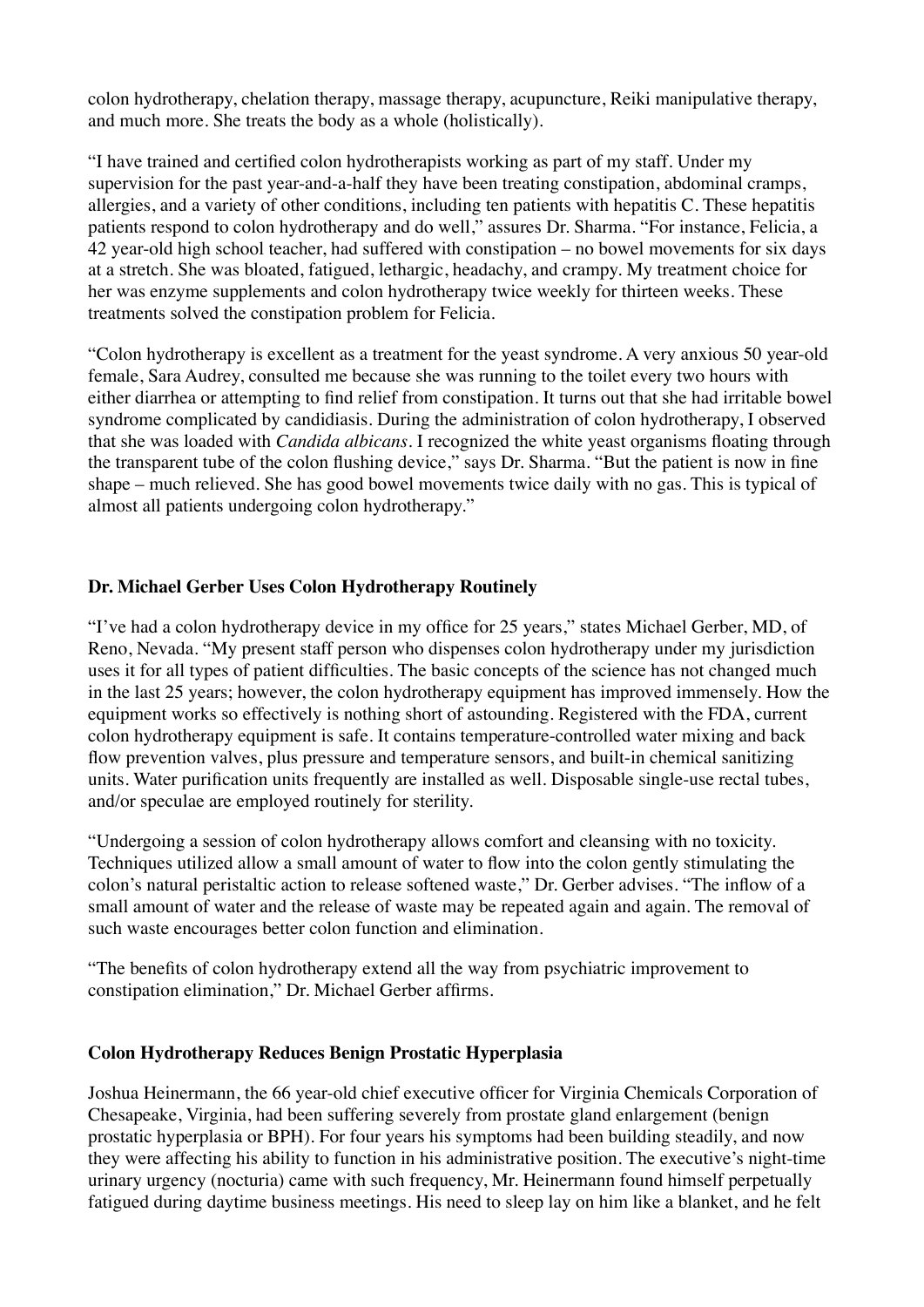as if his mind was encased in cotton batting. To confront the problem, the CEO finally consulted a urologist located in his city.

In practice for over 60 years as a specialist in urological problems for both men and women, Emil S. Sayegh, M.D., of Chesapeake, Virginia is 88 years of age. Over the six decades of his medical practice, Dr. Sayegh has been consulted by a particularly large number of male clientele who have sought his help in correcting BPH and prostatitis.

"These two common medical difficulties are closely associated with having weak abdominal muscles," explains the board certified urologist. "Those men possessing flaccid and weak abdominal muscles experience enormous pressures on their bladders which never let up. The supportive muscles and other erectile tissues surrounding the bladder fail to do the jobs required. The pressure of the bladder's rectal sigmoid is so severe that any amount of stool in that area is going to make urine passage very difficult. Whether urine is present or not, the need for these men to void becomes overwhelming."

During the past 15 years Dr. Sayegh has made use of colon hydrotherapy which solves his patients' prostate pathologies almost every time. "Cleaning the colon markedly assists the functioning of the male bladder and prostate organs. Colon hydrotherapy given to men at two-week intervals for three times to start and then maintained every four weeks for an unlimited period does resolve prostatitis and benign prostatic hyperplasia," states Emil S. Sayegh, MD. ">From my files, I can offer up several hundred case studies which testify to that fact."

## **Cancer Patients Improve from Receiving Colon Treatment**

"I have found over the years that cancer patients who are not doing well usually are toxic and not being cleansed. They certainly are in need of colon hydrotherapy," advises oncologist and homeopath Douglas Brodie, MD, of Reno, Nevada. Dr. Brodie has developed CAM methods for treating cancer and other degenerative diseases aimed at strengthening the immune system. He emphasizes natural approaches to these conditions with colon hydrotherapy being among them.

"I do recommend that most of my cancer patients take colon hydrotherapy or 'colonic irrigations' because they often improve by having such treatment. Liver cancer in particular shows benefit from colon hydrotherapy, but any internal tumors show effectual change too," Dr. Brodie says. "It's better than an enema, which is merely a lower bowel cleanse, as opposed to a colonic which is a thorough cleanse of the entire bowel. It's similar to comparing the diagnostic efficacy of a sigmoidoscopy of the short end of the bowel to a colonoscopy which takes in the whole bowel. An enema only goes so far. Colon hydrotherapy is the best cleansing and detoxifier for the gastrointestinal tract that anybody would want. I do promote its use."

#### **Conditions for Which Colon Hydrotherapy is Effective**

Maintaining a rheumatology practice for the past 24 years in Long Branch, New Jersey, Arthur E. Brawer, MD, is an enthusiastic proponent of colon hydrotherapy for a variety of health problems. He cites this treatment in his recently published book, *Holistic Harmony*.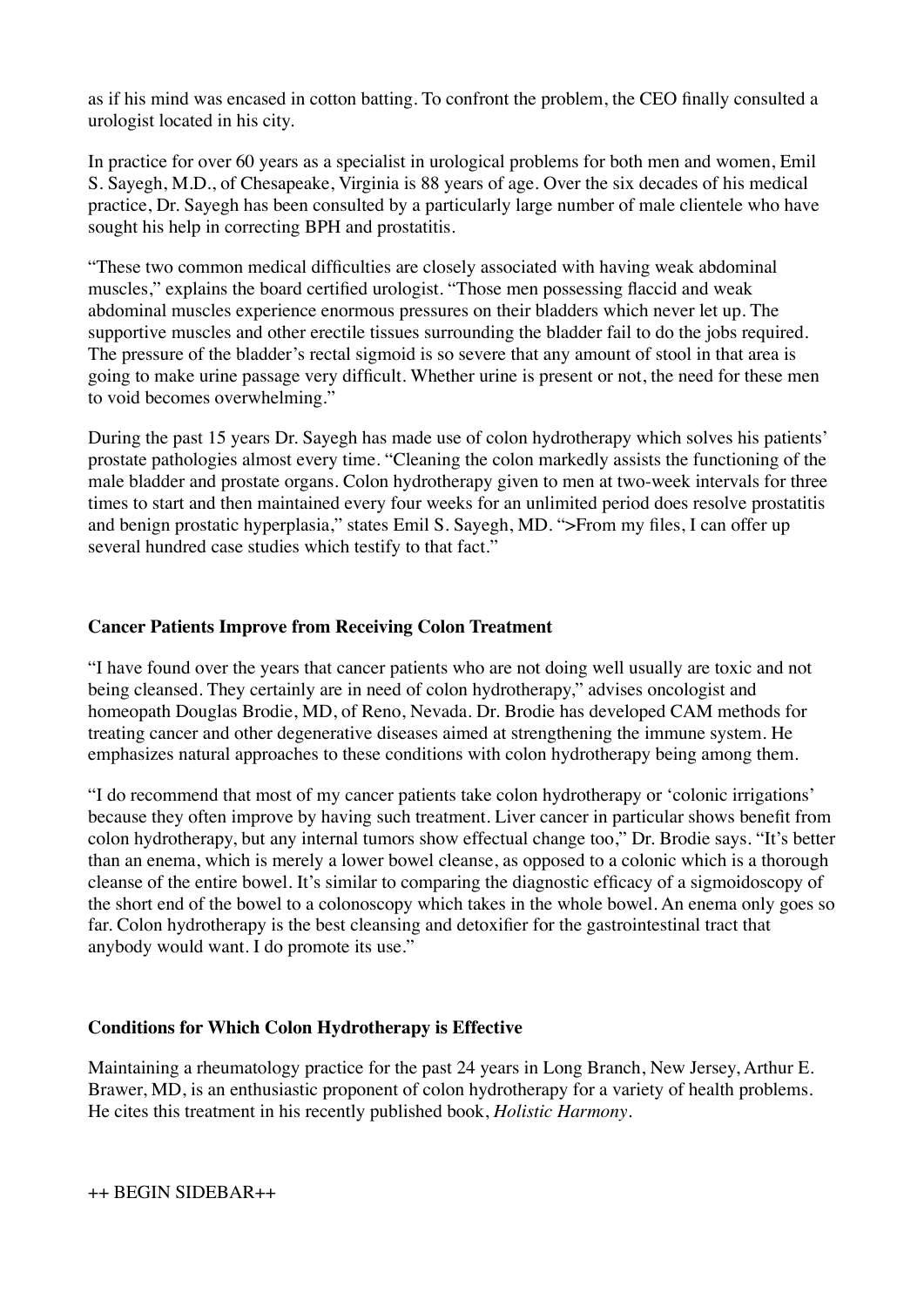# **Conditions Responding to Colon Hydrotherapy Cited by Rheumatologist Arthur E. Brawer, MD**

"Colon hydrotherapy eliminates from the bowel the accumulated waste material which may get absorbed. If this absorption takes place, it overwhelms the other purification organs such as the liver, the kidneys, the skin, and the lungs. The toxin deposition which becomes lodged throughout the body's tissues and cells becomes capable of triggering a variety of illnesses," says rheumatologist Dr. Arthur E. Brawer. "There's lots of them." Some disease indications for colon hydrotherapy are:

Allergies Arthritis Asthma Acne Attention Deficit Disorder Memory Lapses Hypertension Body Odor Brittle Hair Brittle Nails Chronic Fatigue Cold Hands & Feet Colitis Spastic Colon Constipation Fibromyalgia Headaches Irritable Bowel Mouth Sores Multiple Sclerosis Nausea Peripheral Neuropathies Peptic Ulcer Pot Belly Poor Posture Seizures Muscle Pain Joint Aches Chest Pain Skin Rashes Toxic Environmental Exposure Pigmentation Toxic Occupational Exposure

 $+$  $+$  $FND$  SIDEBAR $+$  $+$ 

"Silicone breast implant exposure which results in disease symptoms responds very well to colon hydrotherapy. I am in the center of this silicone breast implant controversy by having consulted with over 500 women from around the world for the toxic exposure caused by such implantation. I've given testimony as an expert witness before the United States Congress on this issue along with advising the Department of Health and Human Services, the FDA, and consultants to the President, the Vice-president, the Director of Women's Health at the White House, and the United Nations. I use colon hydrotherapy for the treatment of such silicone toxicity, since it does work to chelate silicone out of the body," states Dr. Brawer. "Let me explain.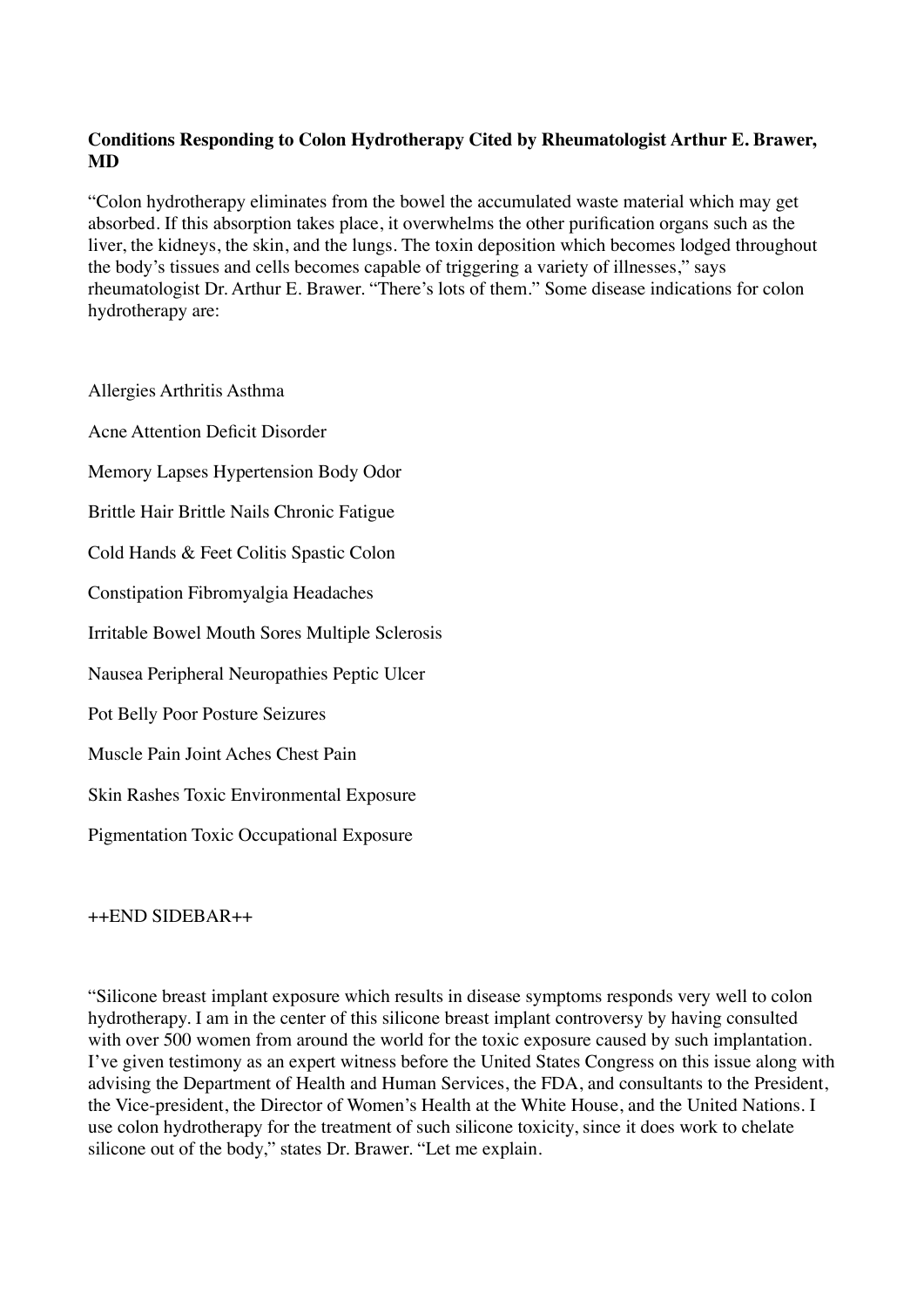">From day one of implantation, silicone micromolecules disperse throughout the body because the pore size (the porosity) of the envelope or shell enclosing the implant is larger than most of the silicone molecules contained inside. Thus, the disease symptoms derived from silicone toxicity is not dependent on envelope rupture. Symptoms begin immediately! In other words, the molecules of silicone travel through the membrane osmotically and become microdispersed throughout the body by means of the lymphatic system," explains Dr. Brawer.

"Now realize that the connective tissue or collagen in each person's body requires silicone as an essential component in order to provide the body with proper architectual structure such as for tendons, ligaments, nerve sheaths, and everything else. Silicone makes up the glue which holds the skin together, gives substance to the organs, act as regulators, signal transmitters, and so forth. It functions as an integral part of metabolism and physiology. Thus, all tissues are dependent on silicone as an essential ingredient," Dr. Brawer says. "But given in excess as a leaking silicone breast implant, there is only one place the excess may be dumped or stored by the body – into its connective tissue. When that happens a whole litany of complaints occur: joint pains, dry eyes, fatigue, memory lapses, skin rashes and pigmentations, chest pain, muscle aches, drug intolerance, odor and smell sensitivity to hair sprays, room fresheners, deodorants, and more (see sidebar).

"So the silicone molecules become stuck in the body's glue, and they cannot be removed by use of medications or supplemental nutrients or diet. Only certain techniques may be applied to detoxify the body: colon hydrotherapy is perhaps the best way and also working as detoxifiers are Ayurvedic medicine, hyperthermia, steam baths, saunas, oxygen therapy, and the energy-based therapies such as Reiki and *Qigong*. Any dietary approach has to be more an exclusionary basis – take the patient off of processed foods and have them eat organic," confirms Dr. Brawer. "But of all the treatments for symptoms coming from silicone breast implants, I find colon hydrotherapy to be one of the mainstays that offer relief."

## **Colon Hydrotherapy is Like Cleaning Baked Lasagna from a Pan**

According to Pamela Whitney, ND, baked lasagna may be used as a metaphor for colon cleansing. Dr. Whitney, educational director for the New England Health Institute, is a naturopathic physician who practices her profession in two locations, Braintree, Massachusetts and Stowe, Vermont. Here is how she describes the physical action of colon hydrotherapy:

"If ever you've baked a lasagna and then attempted to sanitize the messy, left-over lasagna pan, you know the difficulty with getting it clean. For sponging such a food-caked pan it's usual for cooks to soak the pan overnight. Then they find that swabbing it the next day is easy. Colon hydrotherapy accomplishes the same ease of cleansing on the inside of one's bowel. Using hydrotherapy, the colon's walls constantly get flushed with clear fluid, which serves to remove mucous plus some of their longstanding, caked-on fecal matter which contains hidden bacteria, parasites, *Candida albicans*-filled pockets, and other such pathological materials."

From its home office located in San Antonio, Texas, literature furnished by the International Association for Colon Hydrotherapy or I-ACT (see the Resource section) defines colon hydrotherapy as a safe, effective method of removing waste from the large intestine, without the use of drugs. By introducing pure, filtered and temperature-regulated water into the colon, the human waste is softened and loosened, resulting in evacuation through natural peristalsis. This flushing process usually is repeated a few times during a therapeutic session.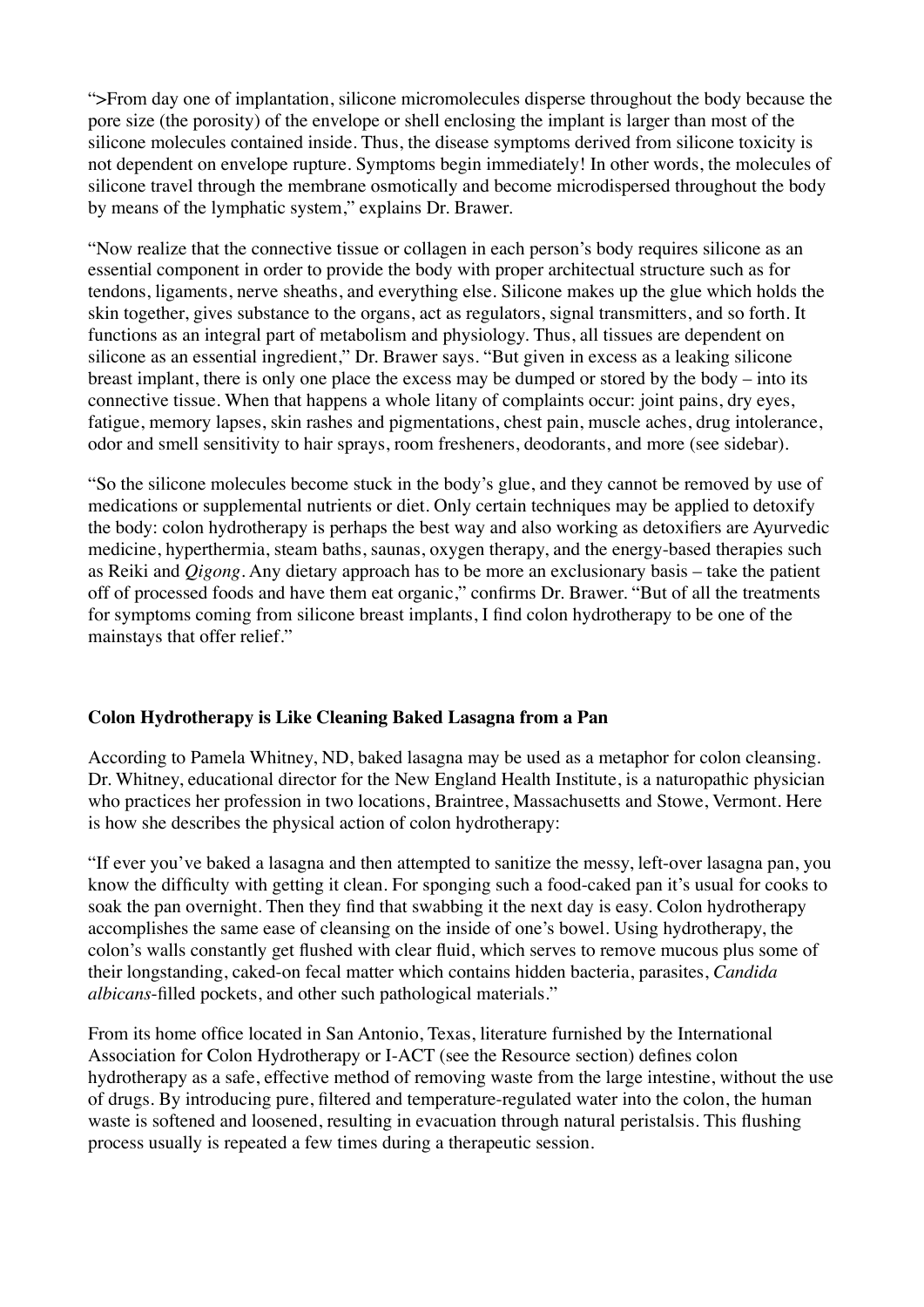Colon hydrotherapy is best used in combination with adequate nutrient and fluid intake as well as with exercise. The modern and sophisticated technology applied today, manufactured through compliance with strict FDA guidelines, promotes both safety and sanitation of the procedure.

Dr. Pamela Whitney advises that her healing program for almost any condition frequently involves prescribing colon hydrotherapy. "I almost always refer my patient to undertake colon cleansing as the first part of my treatment. I do this for purposes of detoxification, since most people possess toxic bowels which may result in either constipation or diarrhea – both coming from the same sources of toxicity," she says. "The patients' toxins tend to kick back to their bloodstreams to perpetuate numerous pathologies such as candidiasis, allergies, chronic fatigue, and other symptoms coming from a recirculation of accumulated physiological poisons.

"I use the services of at least three skilled colon hydrotherapists who practice near to my two offices. I don't know of any patient receiving colon hydrotherapy who has not benefited from it. Certainly the treatment will get a sluggish bowel refunctioning again. In my judgment, the action of just one colon hydrotherapy is an experience equivalent to someone undergoing 20 coffee enemas," says Dr. Whitney. "What we eat, the processed foods such as breads, pastas, sugars, and refined desserts hit the gastrointestinal tract like a glue which becomes nearly indigestible. A prime source of allergies to wheat and other flour products is this flour made into a kind of mucilage by being mixed with saliva. This glue-like substance sticks on the walls of the GI tract and slows down the metabolic rate. Thereafter, constipation with inflammation can develop, but colon hydrotherapy solves such a problem."

As is obvious, Dr. Pamela Whitney is a great advocate of colon hydrotherapy, which she prescribes as a standard part of her treatment.

## **A Gastroenterologist Prescribes Colon Hydrotherapy**

Board certified as a gastroenterologist since 1972, Robert Charm, MD, of Walnut Creek, California, a clinical professor of medicine at the University of California, combines conventional allopathic medicine with CAM in his practice. He also continues to make house calls.

"I prescribe colon hydrotherapy by calling upon a superbly trained practitioner of the art in the San Francisco Bay area. She is certified by I-ACT. Also, I'm very impressed by the sophisticated technology as illustrated by the colon hydrotherapy equipment. From my observation, it's engineered quite well," affirms the gastroenterologist.

"Frequently while performing colonoscopy, I see that the patient is cleaned out from above but below the diverticular still contain fecaliths, those small turds remaining in pockets formed on the gut mucosa. They indicate the presence of an unhealthy colon, and over 50% of Americans possess diverticulosis colae. When inflamed, gastroenterologists called them diverticulitis colae, which can be serious by creating fistulas. Some people then will evacuate through their bladders," Dr. Charm says. "With patients for whom I perform colonoscopy, about one third of them over the age of fifty who are otherwise cleaned above, still show residual stools sitting in these gut mucosa pockets. Some have held onto the stool pockets for decades. A toxic dumpsite like this is dangerous for them by the elevated concentration of poisons stored in the dumpsite. Cancer can develop!

"A good cleanout by use of colon hydrotherapy is excellent treatment. I recommend that people undertake colon hydrotherapy for themselves. Clean out the body's pipes," Dr. Robert Charm suggests. "And by all means, I prefer my patients undergo colon hydrotherapy the morning of a colonoscopy. It's a safe way to cleanse the gut. It's a healing technique for the relief of irritable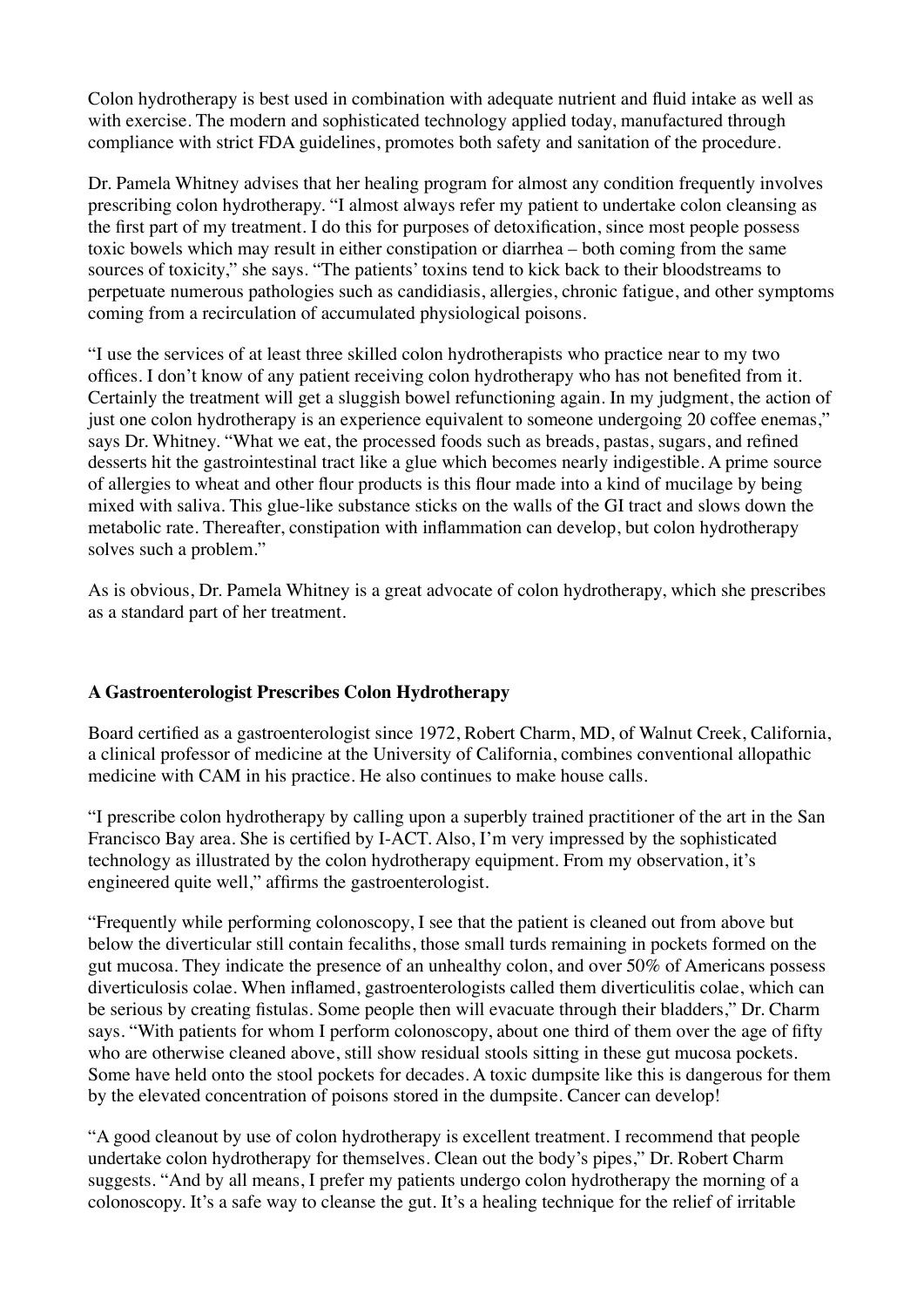bowel syndrome with gas and bloating, chronic constipation, abdominal discomfort, and many other GI tract problems.

"My patient, Fran Wilson, a former model, age 41, the mother of two, was just too busy to go to the bathroom. She didn't celebrate having a good bowel movement, which is the thinking in our society. For her, defecation was an annoyance. Fran labored under the mistaken illusion that having a bowel movement every three days was normal, and she came to me complaining of feeling logy, fatigued, bloated and abdominally cramped. None of the various drug laxatives had been doing the job for her," explains Dr. Charm. "Rather, these drug-like laxatives were depleting Fran of her potassium. The psyllium seed, fiber, and other natural agents did not work either. Therefore I recommended that she undertake a series of colon hydrotherapies and start drinking more water. This cleared up her discomfort remarkably fast despite her lifetime of bad habits.

"The lesson to learn is that when one gets the urge to move, you must do so. Being too busy in our society to give in to the need to defecate is unhealthy. Find a way," advises Dr. Robert Charm.

#### **Frank Shallenberger, MD, Supports Colon Hydrotherapy Usage**

Frank Shallenberger, MD, HMD, of Carson City, Nevada, declares: "I support the use of colon hydrotherapy and do occasionally refer my patients to undertake this treatment. It may be the best way to detoxify them."

#### **Christopher J. Hussar, DO, DDS, Took Colon Hydrotherapy**

From his medical/surgical practice in Reno, Nevada, osteopathic physician and dental cavitation specialist Christopher J. Hussar, DO, DDS, offers the following personal statement, "I myself have enjoyed two colon hydrotherapeutic treatments when I was experiencing partial bowel obstruction. Each colon hydrotherapy session had me feeling better. It's my belief that this treatment should be recommended for any person who is having chronic constipation. Then, the local colon hydrotherapist can become a main factor in keeping that individual comfortable. I maintain that one should do whatever it takes to keep up with regular bowel movements. Colon hydrotherapy is a safe and natural laxative which works better than any other type.

"In Reno, I refer my patients who are in need of bowel cleansing to a colon hydrotherapist. The only reason that I don't refer people on a regular basis is because most of them come to see me from out of town. Therefore, I tell them to use the services of a skilled colon hydrotherapist located in their area so that they can go for treatment often," says Dr. Christopher J. Hussar.

#### **Colon Hydrotherapy is Usual for the Patients of W. John Diamond, MD**

For W. John Diamond, MD, medical director of the Triad Medical Center in Reno, Nevada and coauthor of *An Alternative Medicine Definitive Guide to Cancer,* colon hydrotherapy or high colonic irrigations are usual modalities to which he refers his patients. "For some patients with chronic constipation or extensive yeast problems, colon hydrotherapy works advantageously to get rid of the physical load of pathology in the gastrointestinal tract. This treatment stimulates the liver and gets rid of the debris that's sticking to the mucosa. The last time I referred a patient to take colon hydrotherapy was just yesterday. There's hardly a week that goes by which does not see me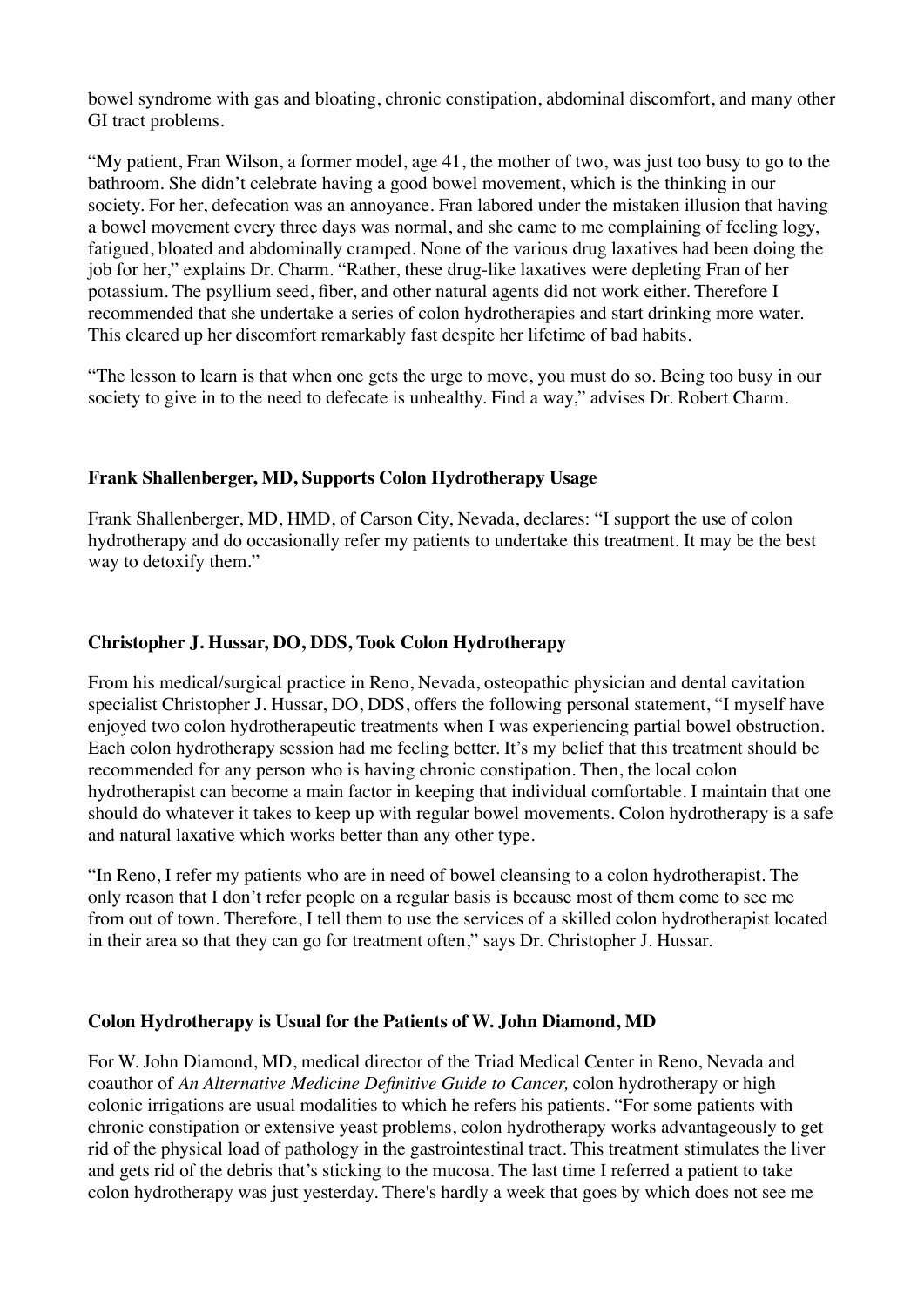utilize this treatment for one or more patients. The colon hydrotherapist in Reno is skilled and does a fine job.

"Let me describe a particular patient of mine, Constance Overmacher, who benefited from colon hydrotherapy," says Dr. Diamond. "This woman at age 46 has a long history of antibiotic usage for chronic sinusitis. She is a sugarholic to the extent that her diet is totally carbohydrates with hardly any protein or fat. She exhibits a variety of symptoms including extreme fatigue, migraine headaches, irregular menses, chronic constipation, abdominal pain, and yeast growing in the bowel upon testing by EAV [electroacupuncture according to Voll]. Presence of the yeast was confirmed by stool culture and blood tests for yeast antibodies and skin testing.

"For such a complicated case, I tried every kind of treatment that was appropriate, but nothing did any good. The only program that gave Mrs. Overmacher relief was colon hydrotherapy prescribed for her three times a week. It took a month to get my patient stable, but finally the treatment's effect kicked in. The lady did get her bowel cleaned up; she's now experiencing normal stools and I have her following a restrictive protein diet. Her energy has returned, and she has been having normal menses for the last two months. Her migraines disappeared," Dr. John Diamond affirms. "It merely meant that I needed to get her back to normal bowel function, off antibiotics, and onto probiotics all the time. Now she takes colon hydrotherapy on a regular once-a-month schedule. Mrs. Overmacher will likely need to stay on her therapeutic program indefinitely."

## **Janet Beaty, ND, Took Training in Colon Hydrotherapy**

"My original training in colon hydrotherapy was when I administered it 25 years ago as part of my massage therapy program and that training went a lot deeper when I attended Bastyr University. I was one of several instructors in colon hydrotherapy at that naturopathic college," says Janet Beaty, ND, whose practice is in West Concord, Massachusetts. "Now I don't own the physical facilities for doing it in my office but I regularly refer patients to a competent nearby colon hydrotherapist.

"My experience with the treatment is totally positive. I refer people to it when they are constipated because their colons are not fully emptying and bringing on GI discomforts of some kind. My sense is that the patient must empty out old waste products so that there is no interference with healing modalities," states Dr. Beaty. "I am using colon hydrotherapy as my beginning treatment for detoxification, particularly for patients with congested bowels. While I focus on the gastrointestinal aspects of colon hydrotherapy, I also prescribe it for the treatment of allergies, arthritis, and other health difficulties.

"If I had my druthers, I would get *all* patients with *any* health problems on colon hydrotherapy. Why I don't is because it entails the payment of cash-out-of-pocket and some people find the concept too 'kinky' even to imagine doing it," Dr. Beaty says. "Yet, probably most patients should receive at least one colon hydrotherapy during the course of any health care. It is a very helpful tool for nearly any patient in order to get the bowel peristalsis to work. An effective technique for stimulating such peristalsis is to start out with giving colon hydrotherapy using warm water and gradually decreasing the water temperature as treatment continues. This lower temperature tends to stimulate the bowel muscles. The cold temperatures cause good peristaltic action for a retraining of the bowel.

"The ideal treatment program I follow is that from four to eight weeks the patient receives colon hydrotherapy. This time frame is necessary for unloading a bunch of toxins from the liver. Here is a typical case history: a 36 year-old patient, Cynthia Mangie, had experienced several ectopic pregnancies which resulted in her having a number of miscarriages and ending with chronic